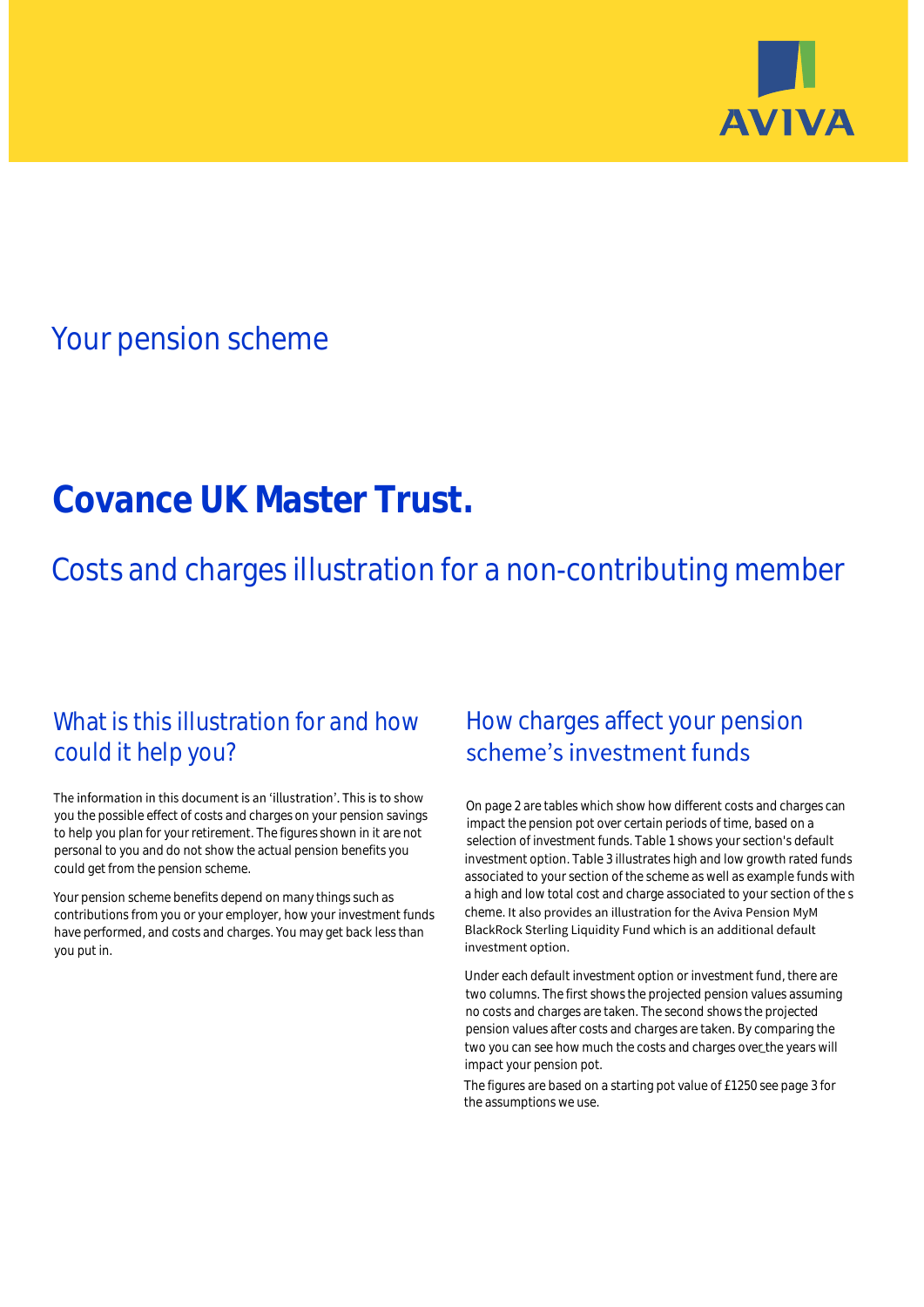### **Table 1**

| Illustration of effect of costs and charges on the Default Investment Option in<br><b>Covance UK Master Trust.</b> |                                                                                                 |                                    |  |  |  |  |  |  |
|--------------------------------------------------------------------------------------------------------------------|-------------------------------------------------------------------------------------------------|------------------------------------|--|--|--|--|--|--|
|                                                                                                                    | <b>My Future SO</b><br>Assumed growth rate 3.3% (p.a.)<br>Assumed costs and charges 0.3% (p.a.) |                                    |  |  |  |  |  |  |
|                                                                                                                    |                                                                                                 |                                    |  |  |  |  |  |  |
|                                                                                                                    |                                                                                                 |                                    |  |  |  |  |  |  |
| At end of year                                                                                                     | Projected value assuming no                                                                     | <b>Projected value after costs</b> |  |  |  |  |  |  |
|                                                                                                                    | costs and charges are taken                                                                     | and charges are taken              |  |  |  |  |  |  |
| $\mathbf{1}$                                                                                                       | £1,260                                                                                          | £1,260                             |  |  |  |  |  |  |
| $\overline{2}$                                                                                                     | £1,280                                                                                          | £1,270                             |  |  |  |  |  |  |
| 3                                                                                                                  | £1,290                                                                                          | £1,280                             |  |  |  |  |  |  |
| 4                                                                                                                  | £1,300                                                                                          | £1,290                             |  |  |  |  |  |  |
| 5                                                                                                                  | £1,320                                                                                          | £1,300                             |  |  |  |  |  |  |
| 10                                                                                                                 | £1,390                                                                                          | £1,350                             |  |  |  |  |  |  |
| 15                                                                                                                 | £1,470                                                                                          | £1,400                             |  |  |  |  |  |  |
| 20                                                                                                                 | £1,550                                                                                          | £1,460                             |  |  |  |  |  |  |
| 25                                                                                                                 | £1,630                                                                                          | £1,510                             |  |  |  |  |  |  |
| 30                                                                                                                 | £1,720                                                                                          | £1,570                             |  |  |  |  |  |  |
| 35                                                                                                                 | £1,820                                                                                          | £1,630                             |  |  |  |  |  |  |
| 40                                                                                                                 | £1,900                                                                                          | £1,680                             |  |  |  |  |  |  |
| 45                                                                                                                 | £1,940                                                                                          | £1,700                             |  |  |  |  |  |  |
| 50                                                                                                                 | £1,950                                                                                          | £1,680                             |  |  |  |  |  |  |

### **Table 2**

| List of Funds included in the Default Investment Option |                       |                    |  |  |  |  |  |  |
|---------------------------------------------------------|-----------------------|--------------------|--|--|--|--|--|--|
| <b>Fund name</b>                                        | <b>Total Cost and</b> | <b>Growth Rate</b> |  |  |  |  |  |  |
|                                                         | Charge (p.a.)         | (p.a.)             |  |  |  |  |  |  |
| Av MyM My Future Growth S0                              | 0.31%                 | 3.60%              |  |  |  |  |  |  |
| Av MyM My Future Consolidation S0                       | 0.26%                 | 2.40%              |  |  |  |  |  |  |
|                                                         |                       |                    |  |  |  |  |  |  |
|                                                         |                       |                    |  |  |  |  |  |  |
|                                                         |                       |                    |  |  |  |  |  |  |
|                                                         |                       |                    |  |  |  |  |  |  |
|                                                         |                       |                    |  |  |  |  |  |  |
|                                                         |                       |                    |  |  |  |  |  |  |
|                                                         |                       |                    |  |  |  |  |  |  |
|                                                         |                       |                    |  |  |  |  |  |  |

#### **Aviva Life & Pensions UK Limited.**

Registered in England No. 3253947. Registered office: Aviva, Wellington Row, York, YO90 1WR. Authorised by the Prudential Regulation Authority and regulated by the Financial Conduct Authority and the Prudential Regulation Authority. Firm Reference Number 185896. **aviva.co.uk** TEMP GFI NG071309 09/2018